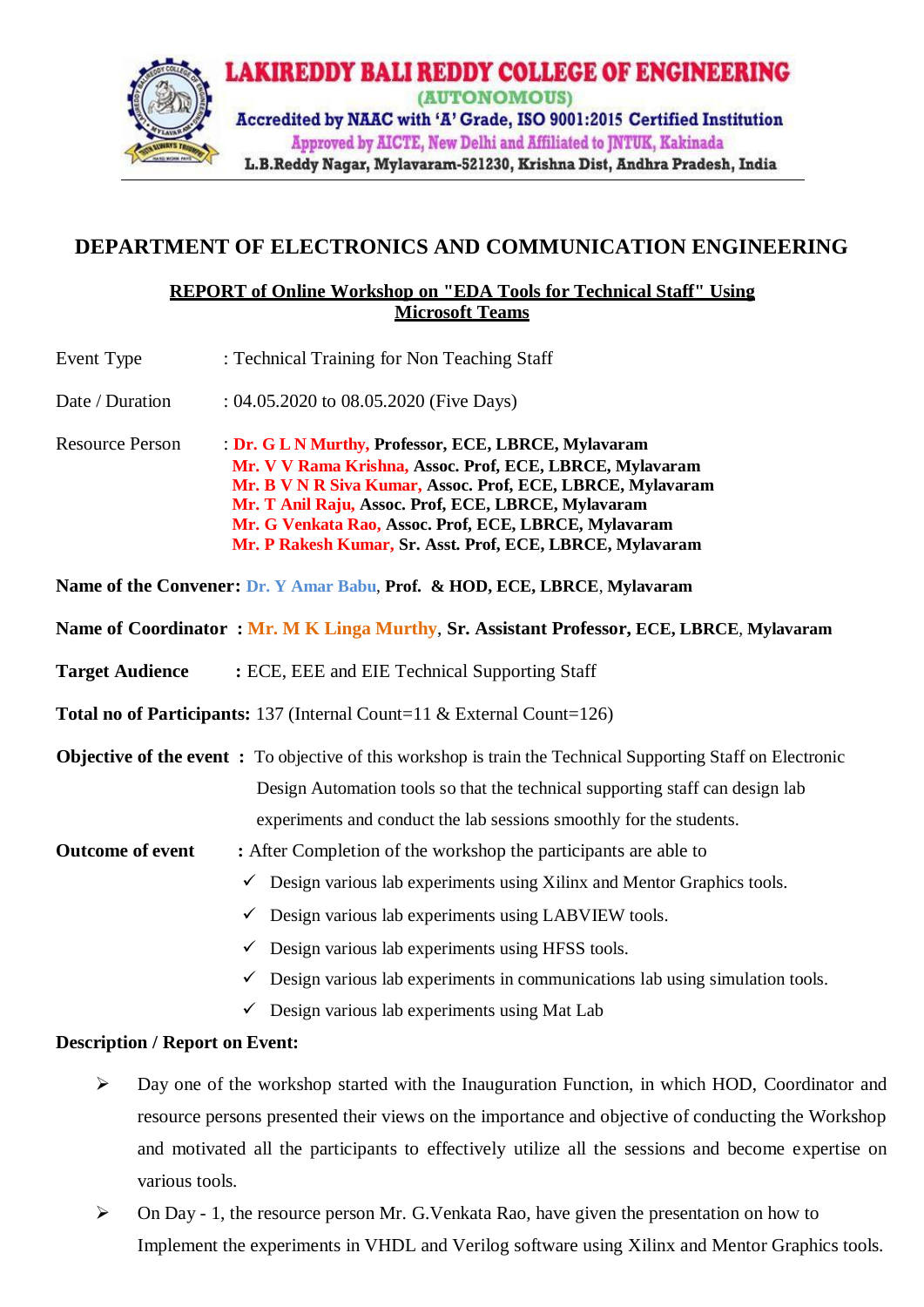- $\triangleright$  On Day 2, the Principal Dr. K Apparao sir will presented his views on the workshop then the resource persons Mr. V. V. Ramakrishna and Mr. B. V. N. R. Siva Kumar have shown the usage of LABVIEW tools in conduction of various experiments using virtual instruments and also presented the importance of myDAQ and myRIO.
- On Day 3, R&D Dean of LBRCE, Dr. E V Krishna Rao sir share some knowledge about the workshop for few minutes then the resource person Mr. P Rakesh Kumar, with demonstration on fundamentals of various Antennas and how to design the patch antenna using HFSS simulation tool.
- On Day 4, IQAC coordinator of LBRCE, Prof. B Ramesh Reddy sir will presented his views related to workshop objective and then the resource person Dr. G L N Murthy, presented on how to design new experiments related to communication lab and also presented on Comsim-Simulation of Communication concepts.
- $\triangleright$  On Day 5, the resource person Mr. T Anil Raju, presented on Basic Mat Lab software environment and how to design and execute a experiments in Mat Lab related to signal processing concepts.
- $\triangleright$  The sessions have proven to be very inspiring and informative for the technical staff.
- $\triangleright$  The program ended by advising faculty members to effectively utilize the learned concepts in laboratory environment.

## **Feedback / Suggestions:**

- Conduct more number of workshops on similar advanced tools.
- \* Conduct exclusively one workshop related to hardware related.
- $\triangleleft$  Improve the quality of audio.



![](_page_1_Picture_11.jpeg)

Addressing by Principal **Dr K. Appa Rao**

## **Photographs :**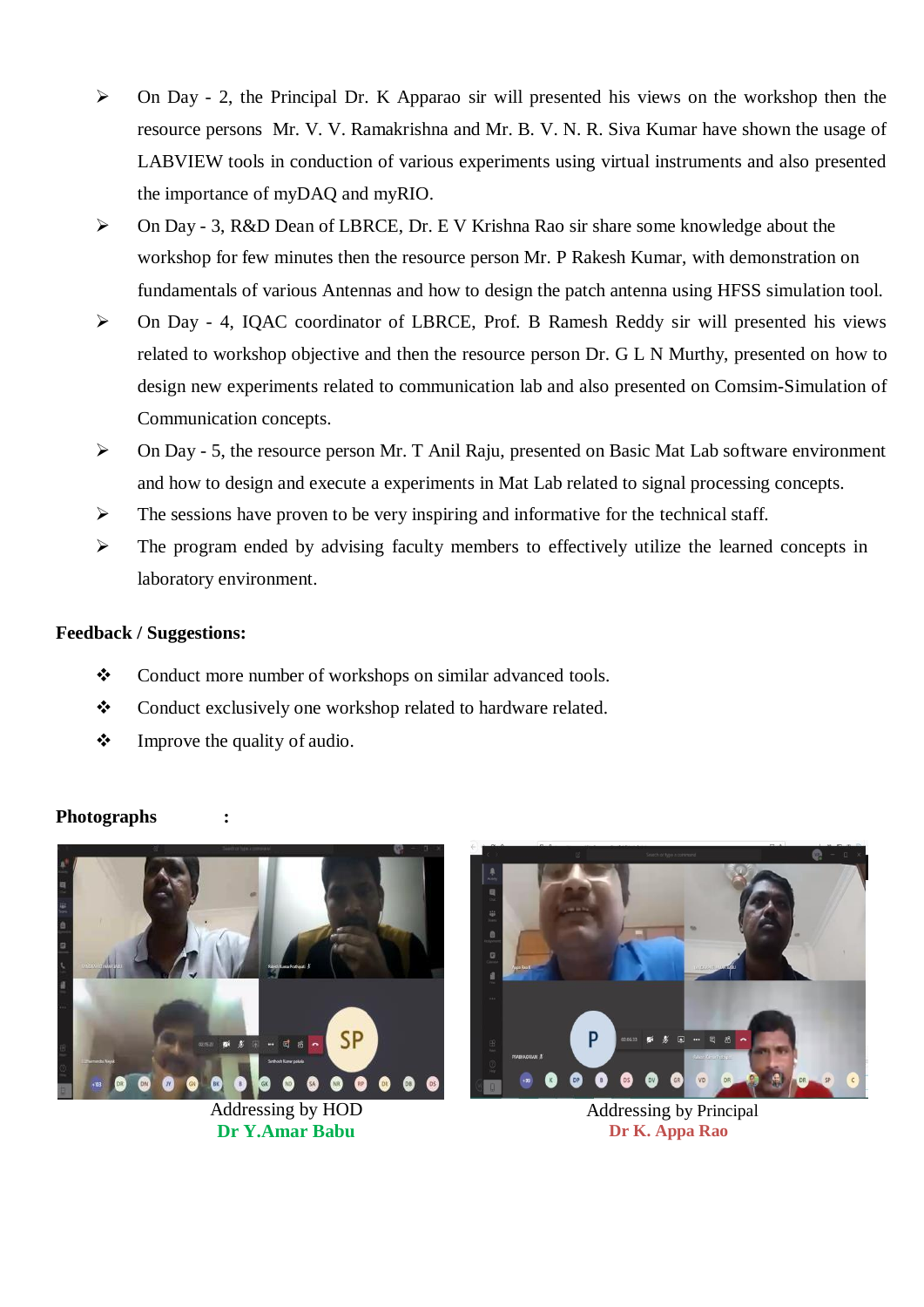![](_page_2_Picture_0.jpeg)

Presentation By Resource Person

![](_page_2_Figure_2.jpeg)

Presentation By Resource Person **Mr. P Rakesh Kumar**

![](_page_2_Picture_4.jpeg)

**Mr. G Venkata Rao** Presentation By Resource Person **Mr. B V N R Siva Kumar**

![](_page_2_Picture_6.jpeg)

Presentation By Resource Person **Dr. G L N Murthy**

![](_page_2_Picture_8.jpeg)

Presentation By Resource Person

**Mr. T Anil Raju Feedback given by various Participants**